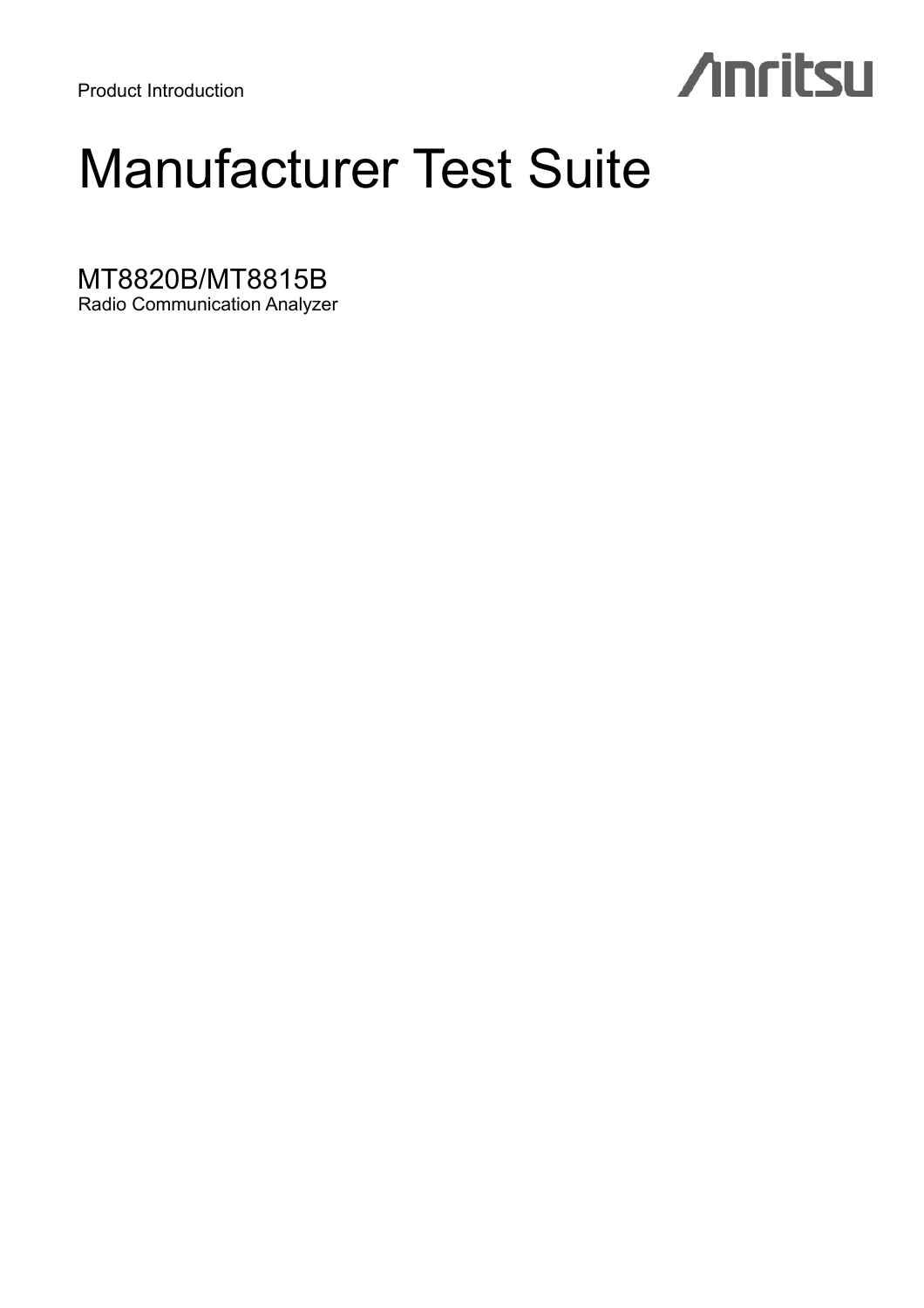# **MT8820B/MT8815BManufacturer Test SuiteProduct Introduction**

**MT8820B-031/MX882030C/MX882030C-011/-021 for W-CDMA/HSDPA/HSUPA MT8820B-032/MX882031C/MX882031C-011 for GSM/GPRS/EGPRS**

> **Version 3.0May 2009**

# **ANRITSU CORPORATION**

Discover What's Possible™ MX882030C\_31C-E-L-1

*Slide* 1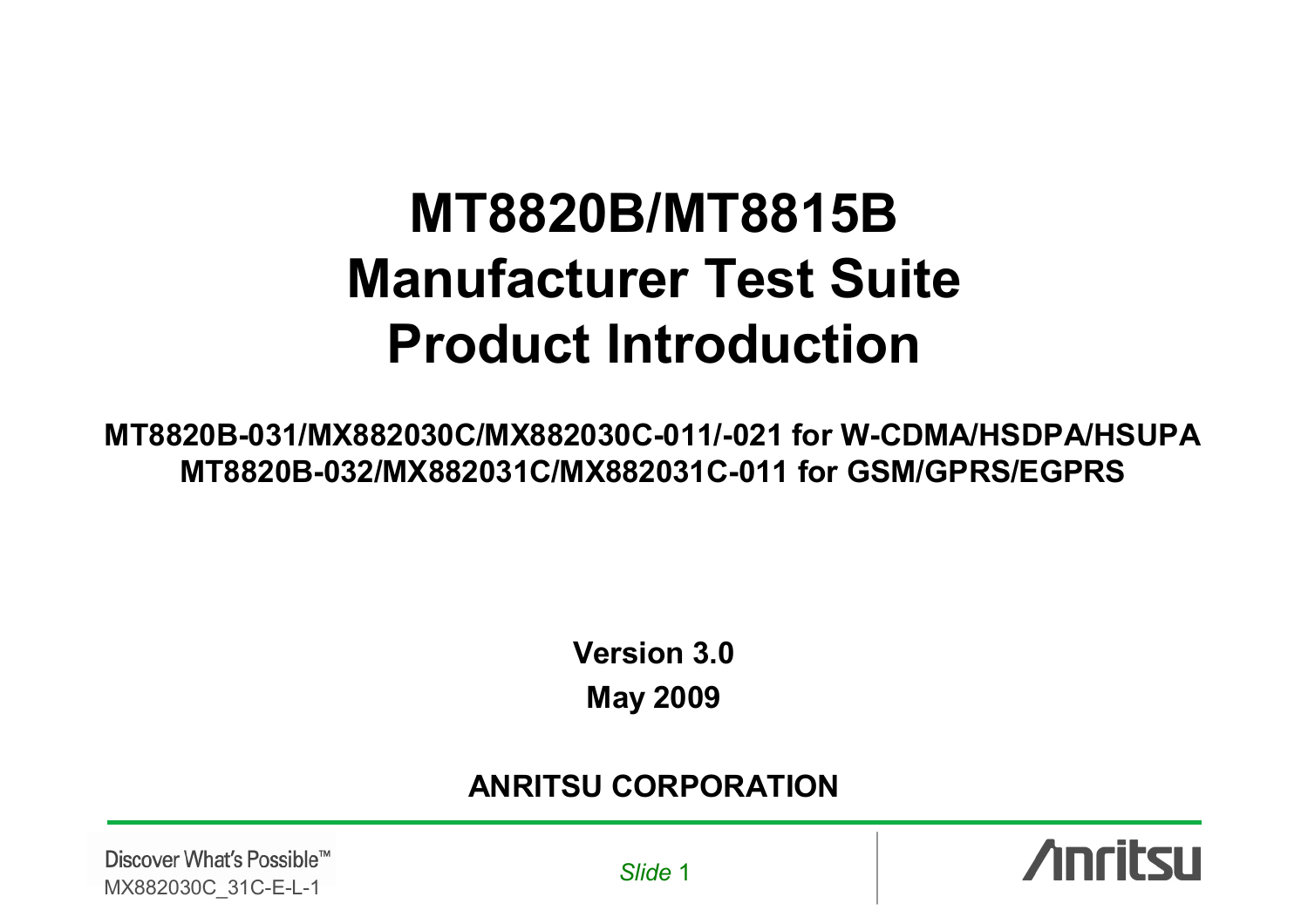#### **Manufacturer Test Suite Outline**

**Manufacturer Test Suite (MTS) runs on the MT8820B/MT8815B platform and is the generic name for the combination of hardware and software focusing on RF adjustments and RF parametric tests for manufacturing mobile terminals. It is a new low-price solution for the MT8820B/MT8815B offering flexible configuration of options. It supports both W-CDMA/HSDPA/HSUPA and GSM/GPRS/EGPRS.**



Discover What's Possible™ MX882030C\_31C-E-L-1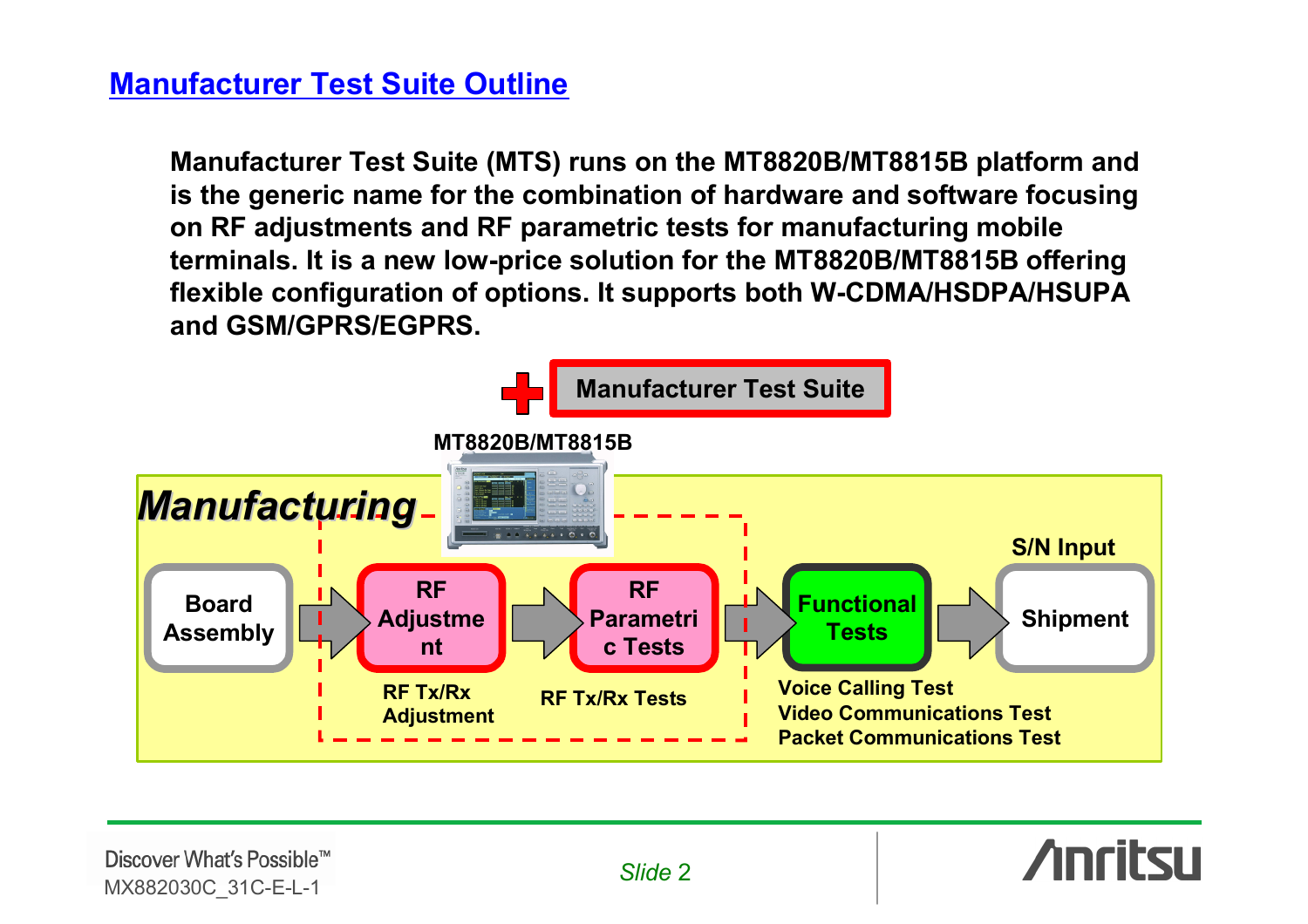# **Manufacturer Test Suite Features**

- **Basic configuration focusing on RF adjustment and RF parametric tests in test mode (without call processing)**

- **Optional call processing**
- **Optional chip-specific RF adjustment**



**Supports RF parametric tests without call processing and RF adjustment, cutting investment costs**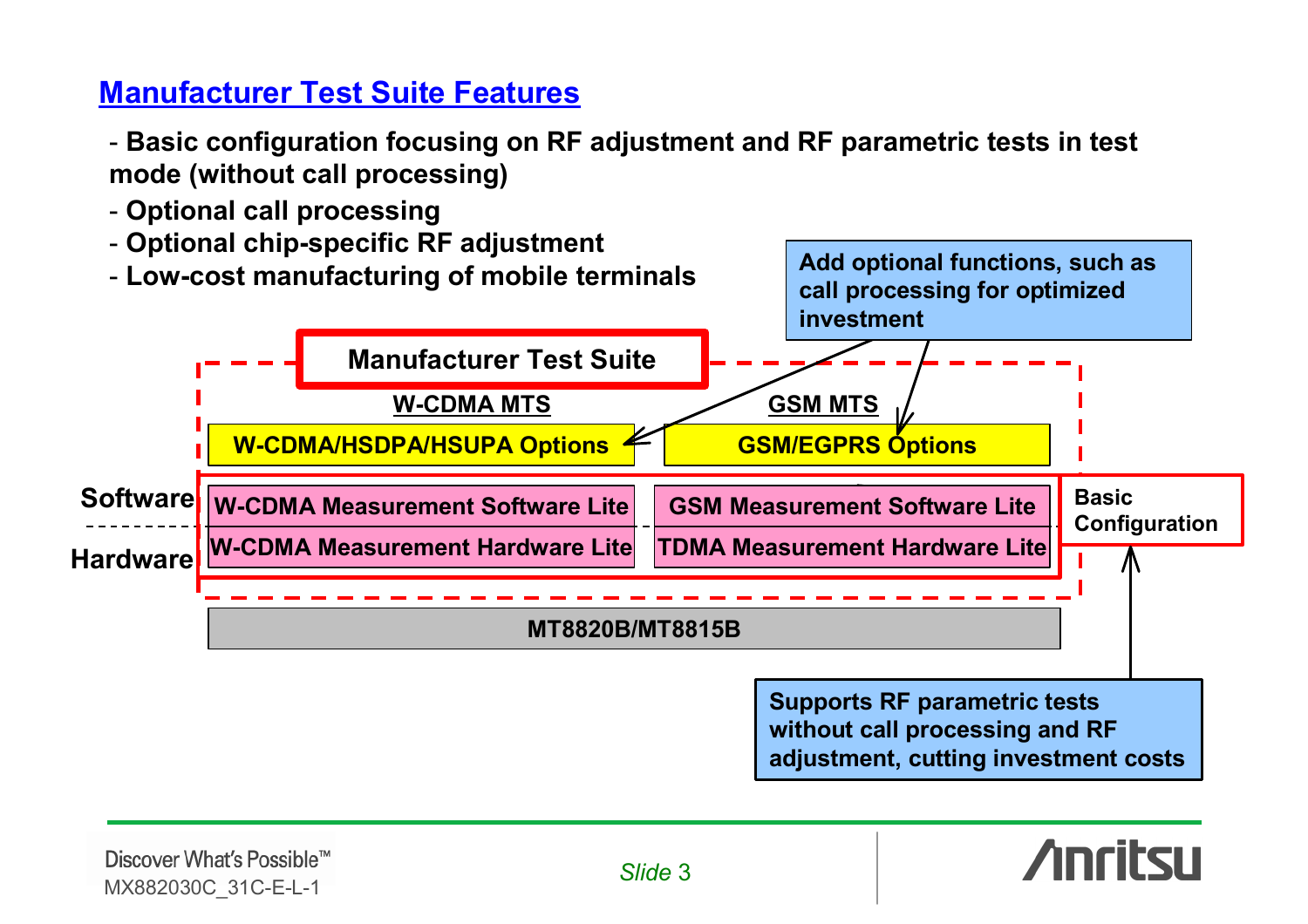### **Manufacturer Test Suite Options (W-CDMA/HSDPA/HSUPA)**

**The Manufacturer Test Suite options for W-CDMA/HSDPA/HSUPA are shown below.**



#### \*1: Requires MT8820B/15B-011 Audio Board

Discover What's Possible™ MX882030C\_31C-E-L-1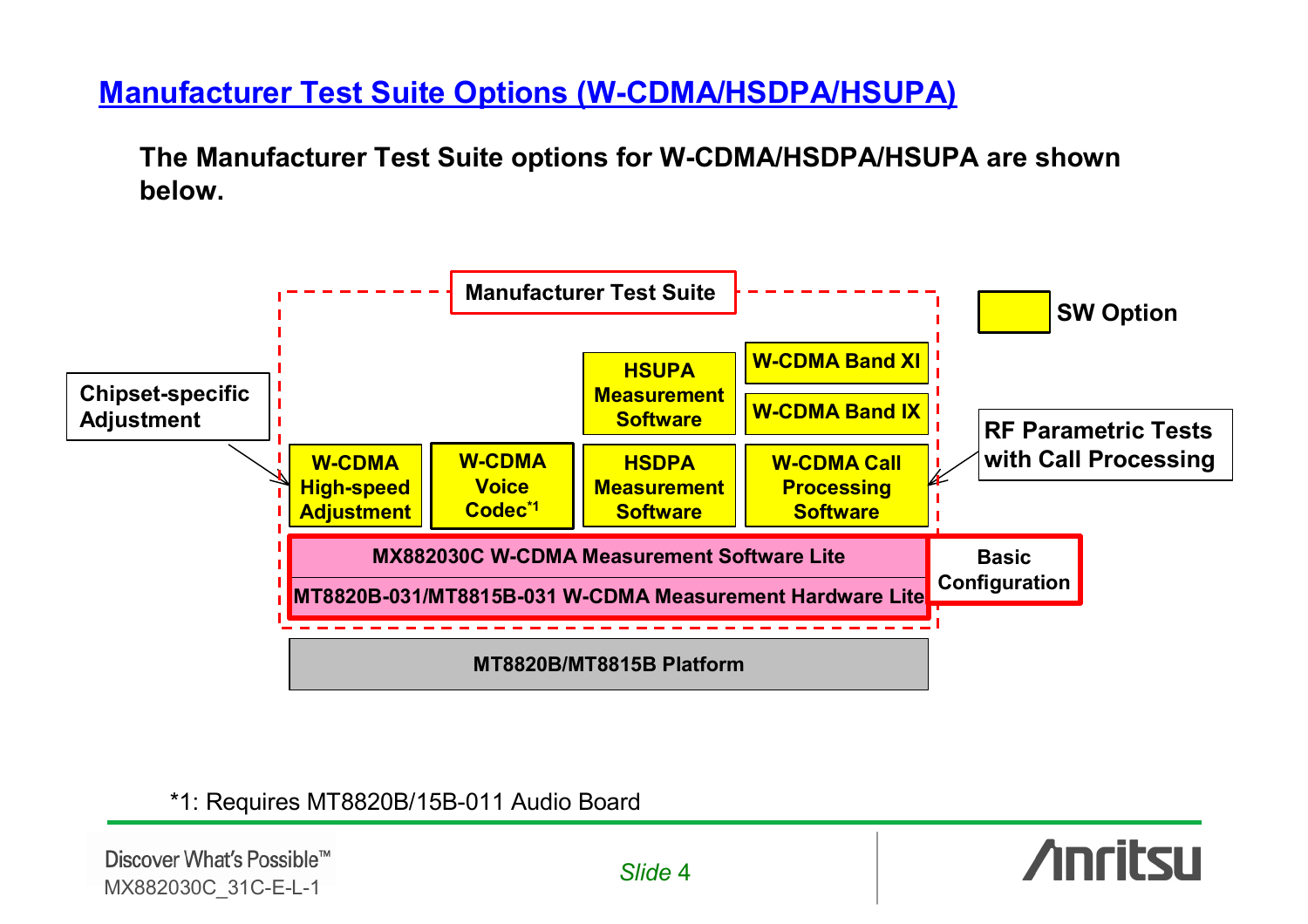# **W-CDMA Basic Configuration (MT8820B-031/MT8815B-031 + MX882030C)**

**The Manufacturer Test Suite W-CDMA basic configuration supports W-CDMA RF parametric tests (without call processing) in the test mode. The MT8820B/MT8815B functions as a real-time signal generator and signal analyzer. Only RMC 12.2k is supported.** 

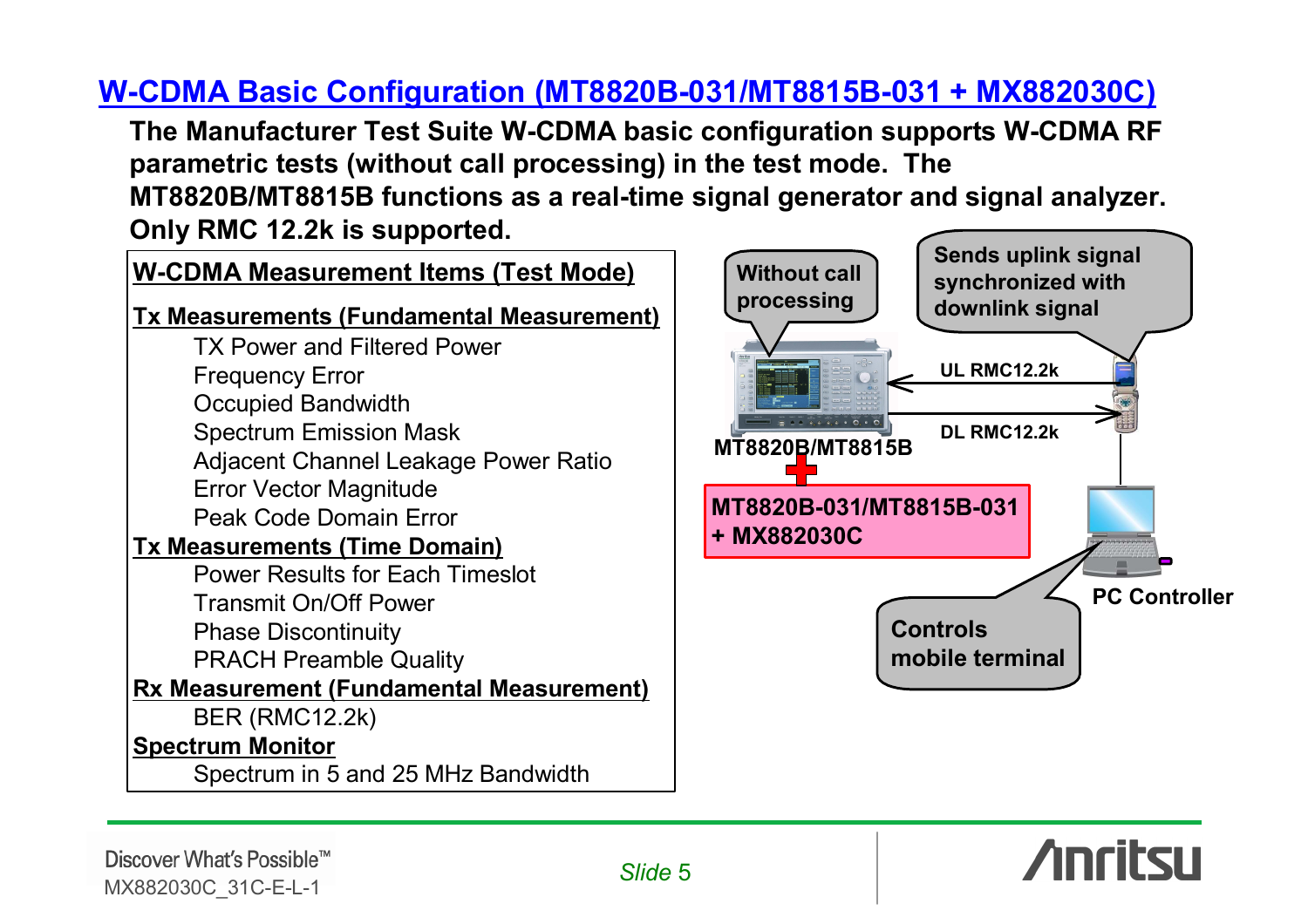# **W-CDMA Call Processing Software (MX882030C-050)**

**Adding the W-CDMA call processing software supports W-CDMA RF parametric tests with call processing and voice communication tests. When the HSDPA/HSUPA Measurement Software (MX882030C-011/-021) is installed, HSDPA/HSUPA RF parametric tests can be performed too.**

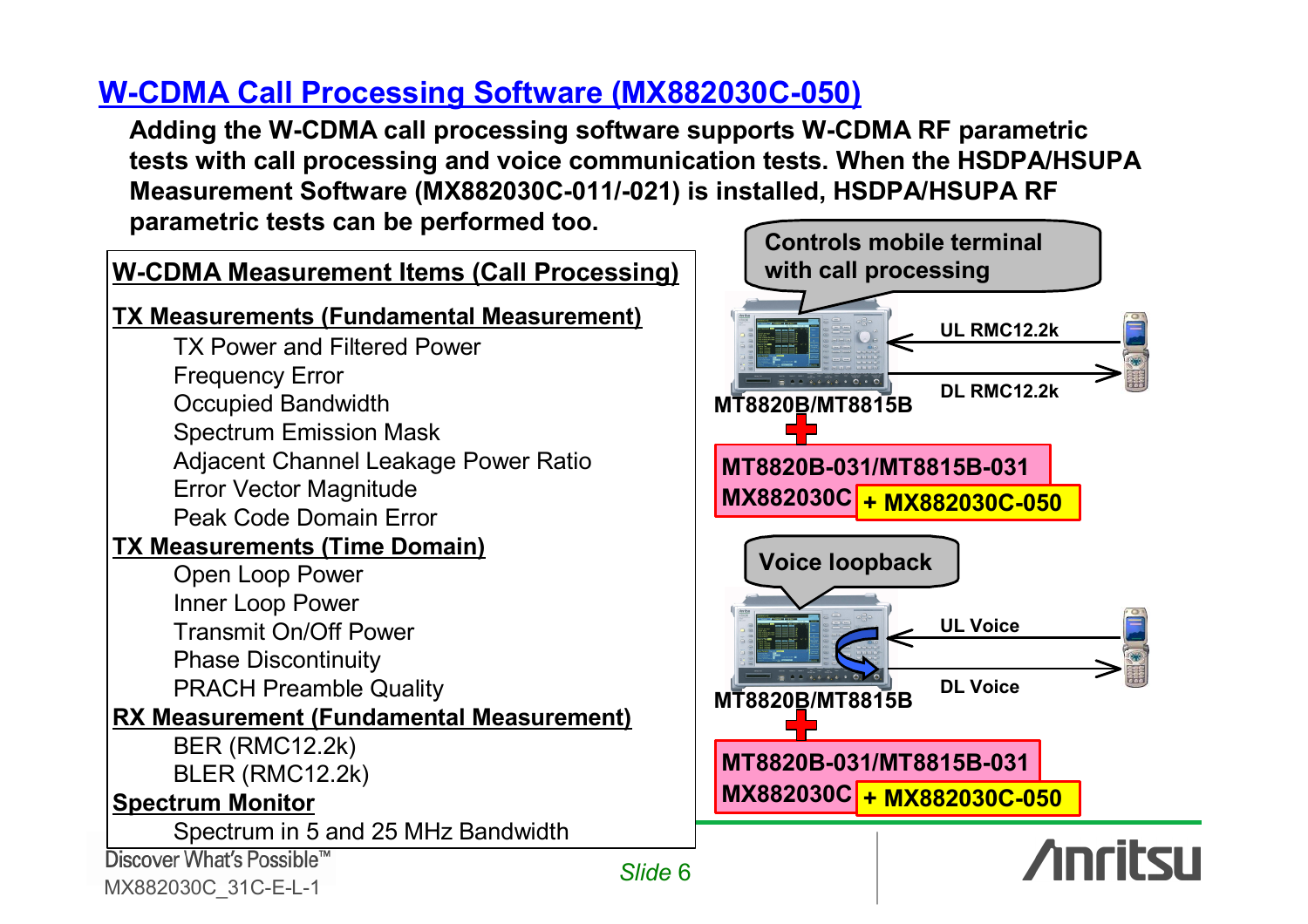# **HSDPA Measurement Software (MX882030C-011)**

**Installing the HSDPA Measurement Software supports HSDPA RF parametric tests. When the W-CDMA Call Processing Software is not installed, HSDPA RF parametric tests (without call processing) can be performed in the test mode. When the W-CDMA Call Processing Software is installed, HSDPA RF parametric tests with call processing can be performed too. Only FRC H-Set 1 (QPSK, 16QAM) is supported. Sends uplink signal** 

#### **synchronized with HSDPA Measurement ItemsWithout call downlink signal processing TX Measurements (Fundamental Measurement) UL RMC12.2k+ HS-DPCCH**TX Power and Filtered PowerFrequency Error **DL RMC12.2k**Occupied Bandwidth **MT8820B/MT8815B+ FRC H-Set 1**Spectrum Emission Mask Adjacent Channel Leakage Power Ratio **MT8820B-031/MT8815B-031**Error Vector Magnitude **TX Measurement (Time Domain) MX882030C + MX882030C-011** HS-DPCCH Power Control**Controls mobile Controls RX Measurement (Fundamental Measurement) PC terminal with mobile terminalController**Throughput (H-Set 1) **call processing UL RMC12.2k+ HS-DPCCH** $= 4.3.3.4 + 0.4 + 0.$ **DL RMC12.2kMT8820B/MT8815B+ FRC H-Set 1MT8820B-031/MT8815B-031**

**MX882030C**

**+ MX882030C-011 + MX882030C-050**

Discover What's Possible™ MX882030C\_31C-E-L-1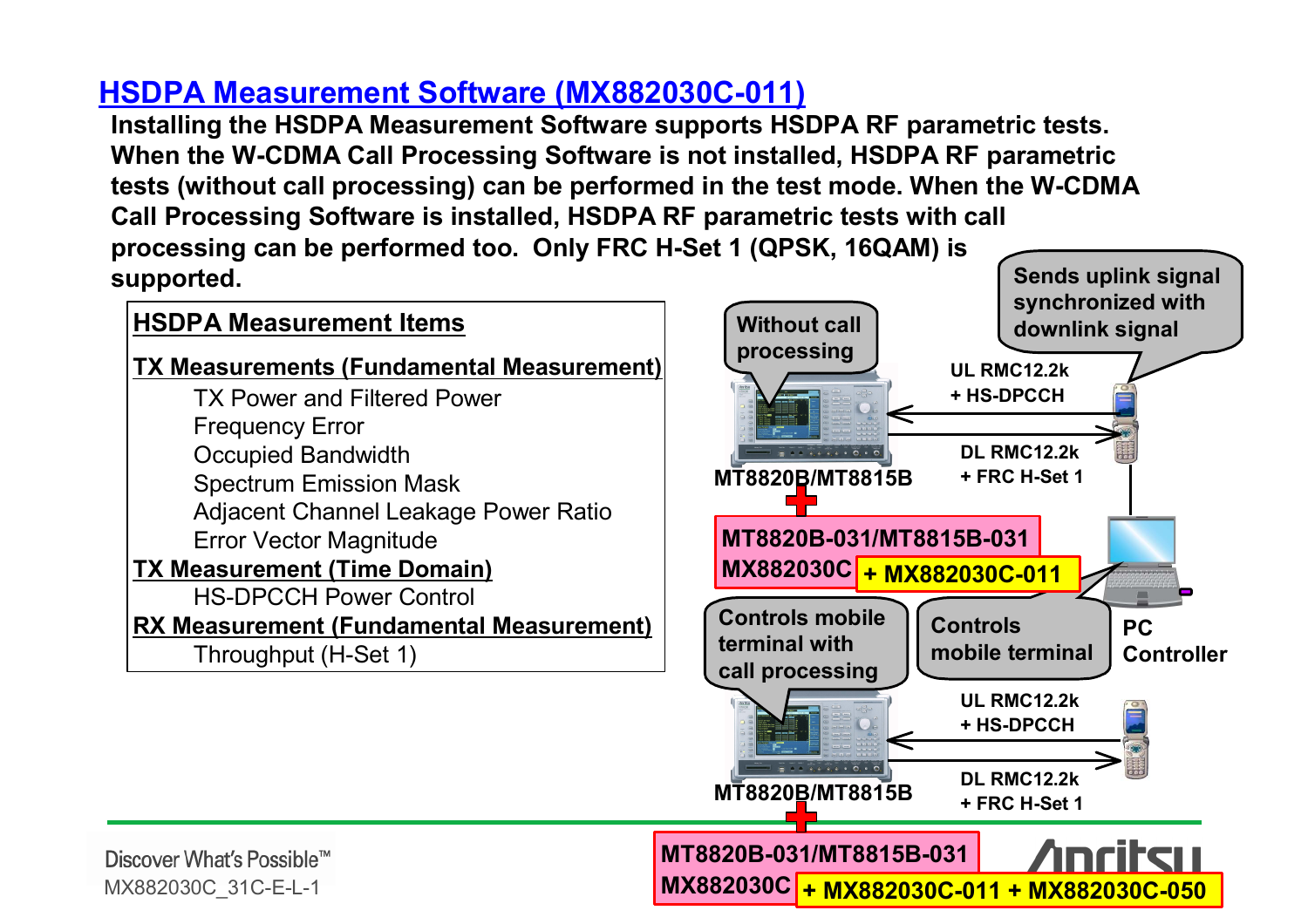### **HSUPA Measurement Software (MX882030C-021**)

**Installing the HSUPA Measurement Software supports HSUPA RF parametric tests. When the W-CDMA Call Processing Software is not installed, HSUPA RF parametric tests (without call processing) can be performed in the test mode. When the W-CDMA Call Processing Software is installed, HSUPA RF parametric tests with call processing can be performed too.** 

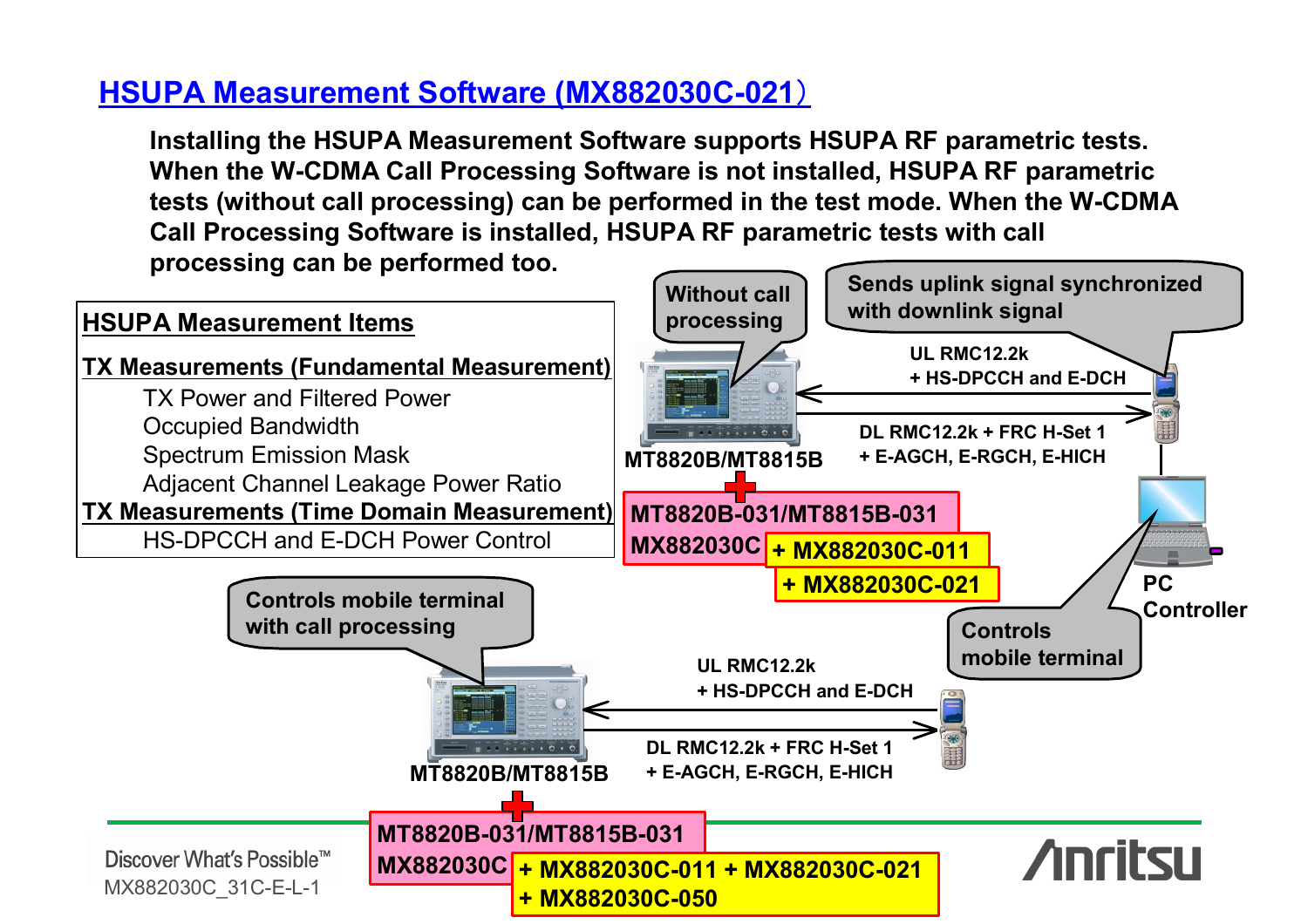# **W-CDMA High-speed Adjustment (MX882030C-040)**

**W-CDMA High-speed Adjustment is a function for fast adjustment of the RF Tx/Rx part of W-CDMA terminals. High-speed adjustment is performed in conjunction with the mobile adjustment function.** 

#### **Tx/Rx versus Frequency**

Simultaneous adjustment of Tx output power and Rx input level at several frequencies in one sweep

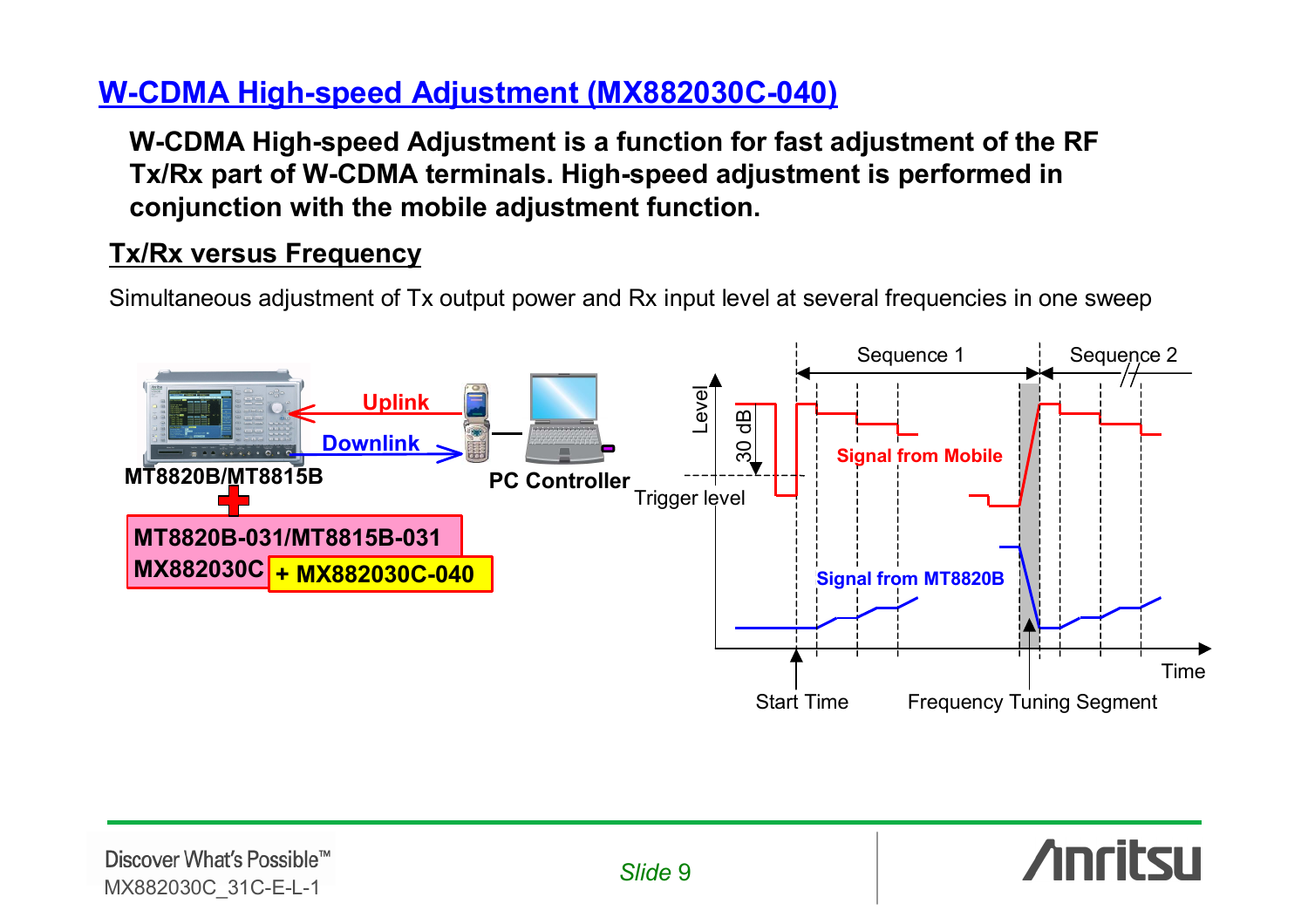# **W-CDMA High-speed Adjustment (MX882030C-040)**

**W-CDMA High-speed Adjustment is a function for fast adjustment of the RF Tx/Rx part of W-CDMA terminals. High-speed adjustment is performed in conjunction with the mobile adjustment function.** 

#### **Multi-power Measurement**

Adjustment of transmitter output power in one sweep

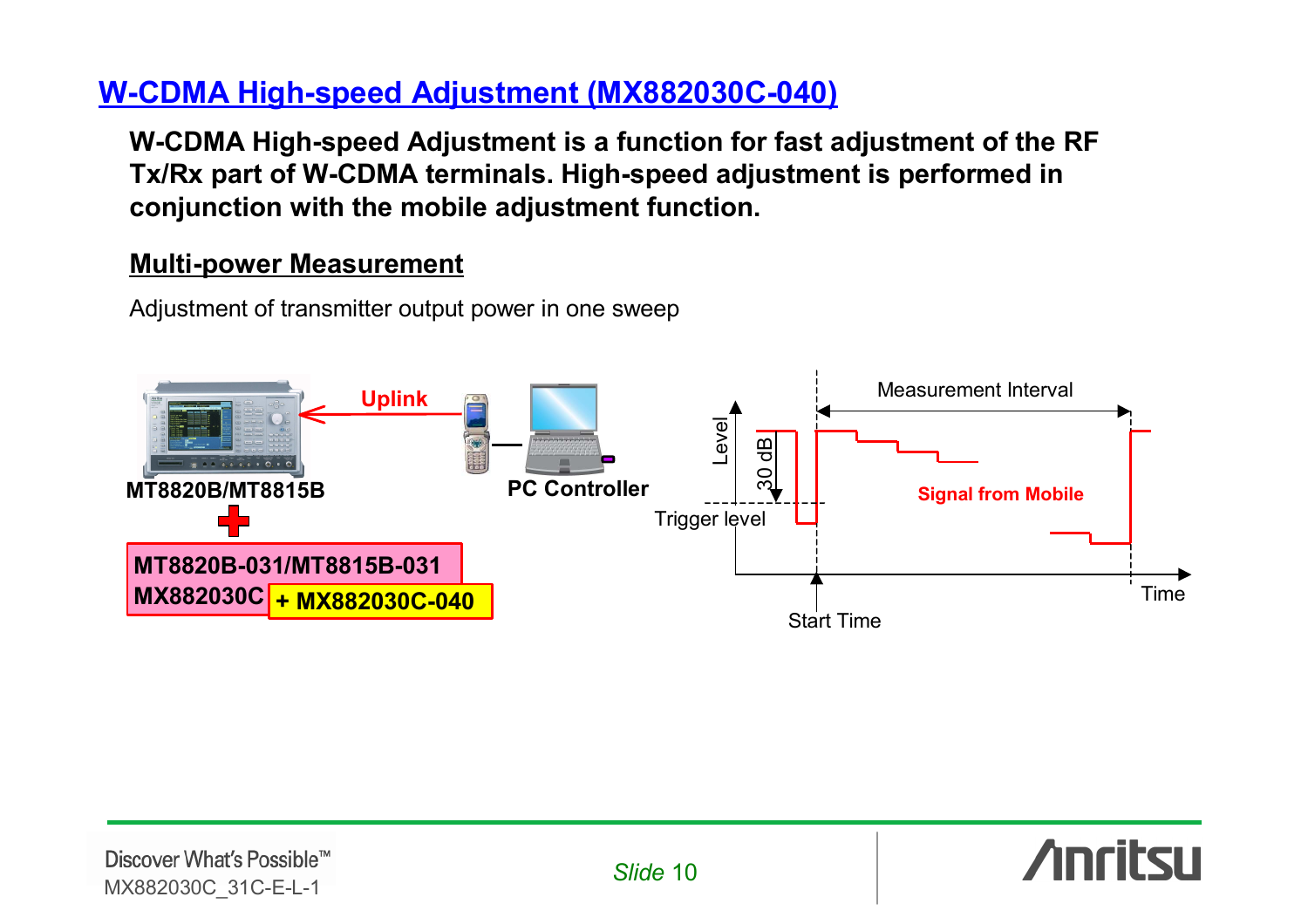# **Manufacturer Test Suite Options (GSM/GPRS/EGPRS)**

**The Manufacturer Test Suite options for GSM/GPRS/EGPRS are shown below.**



\*1: Requires MT8820B/15B-011 Audio Board

Discover What's Possible™ MX882030C\_31C-E-L-1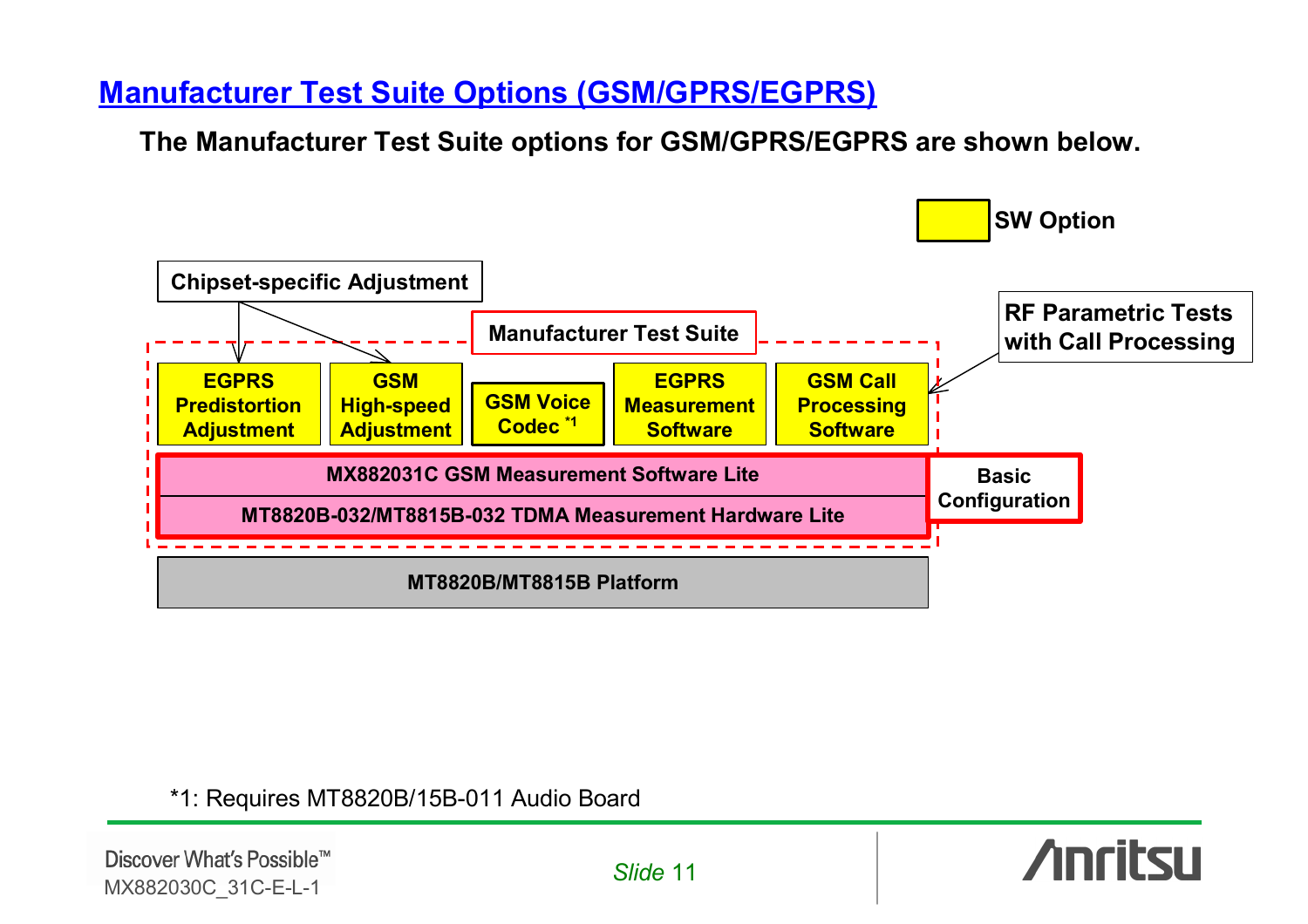# **GSM/GPRS Basic Configuration (MT8820B-032/MT8815B-032 + MX882031C)**

**The Manufacturer Test Suite GSM/GPRS basic configuration supports GSM/GPRS RF parametric tests (without call processing) in the test mode. The MT8820B/MT8815B functions as a real-time signal generator and signal analyzer. Only enhanced full rate speech and full rate speech are supported.** 

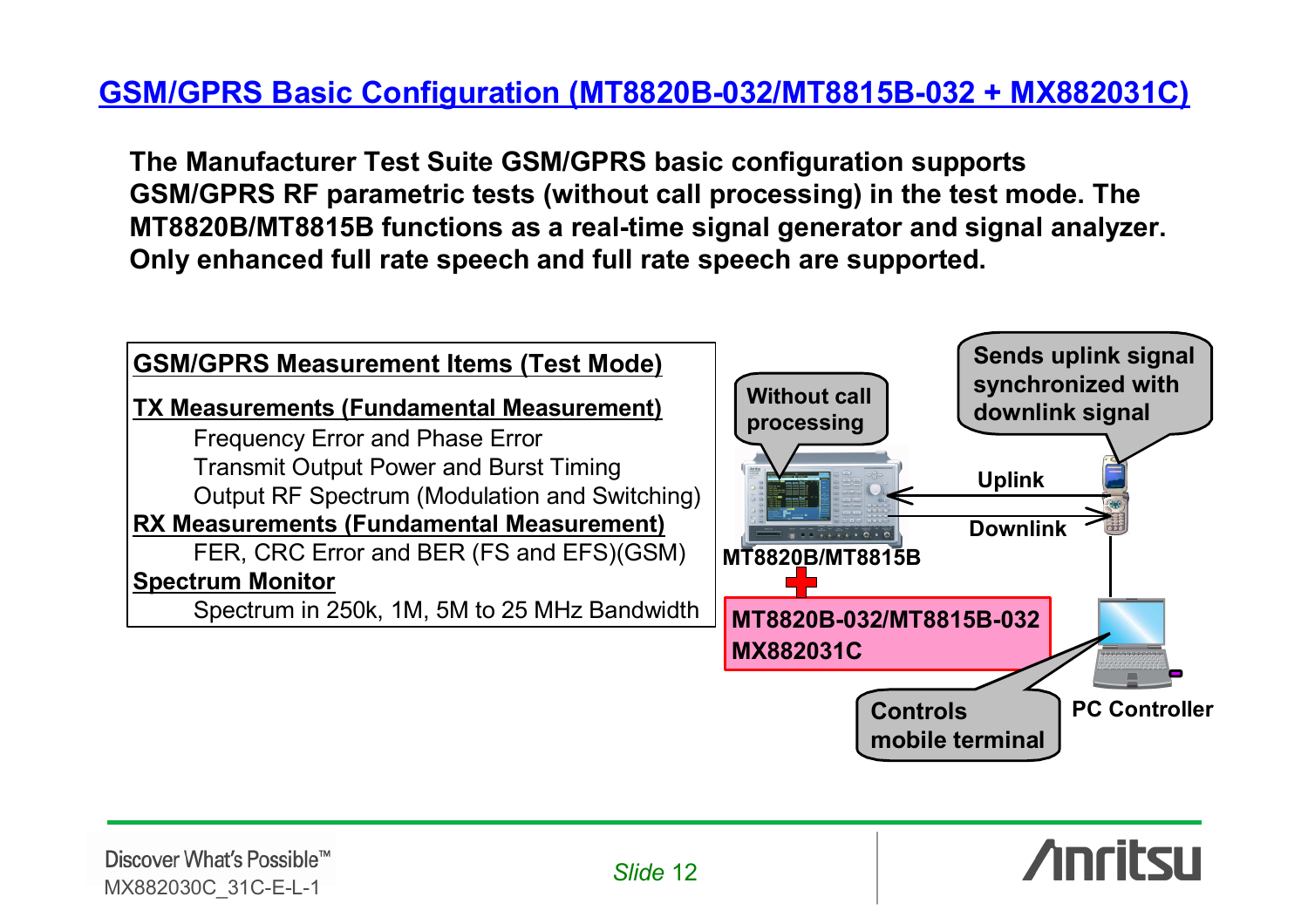## **GSM Call Processing Software (MX882031C-050)**

**Adding the GSM call processing software supports GSM/GPRS RF parametric tests with call processing and voice communication tests. When the EGPRS Measurement Software (MX882031C-011) is installed, EGPRS RF parametric test can be performed too.** 

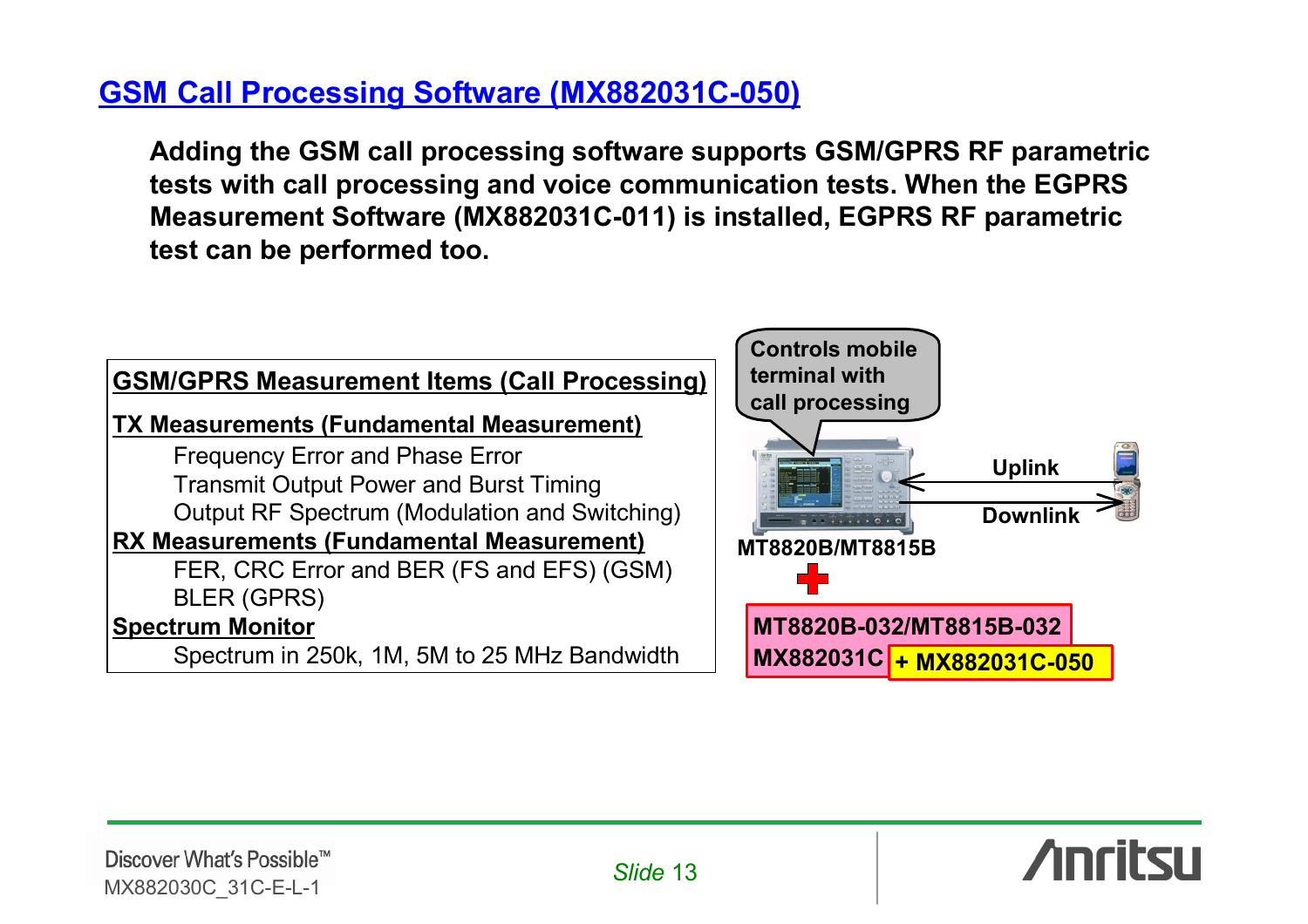### **EGPRS Measurement Software (MX882031C-011)**

**Installing the EGPRS Measurement Software supports EGPRS RF parametric tests. When the GSM Call Processing Software is not installed, EGPRS RF parametric tests (without call processing) can be performed in the test mode. When the GSM Call Processing Software is installed, EGPRS RF parametric tests with call processing can be performed too.** 

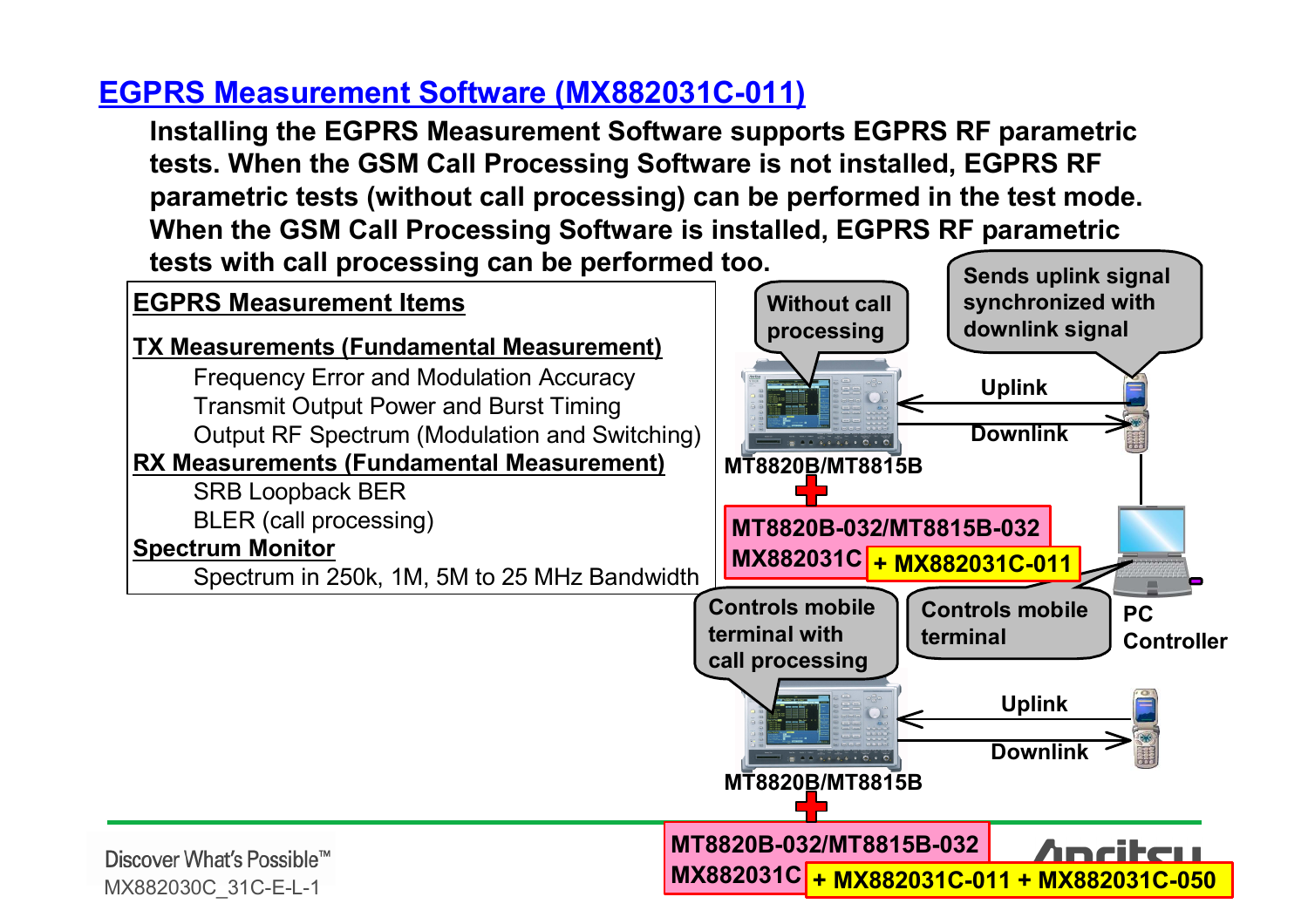## **EGPRS Predistortion Adjustment (MX882031C-040)\***

**EGPRS Predistortion Adjustment is a function to adjust the predistortion part of EGPRS terminals. Predistortion adjustment is performed in conjunction with the mobile adjustment function.** 

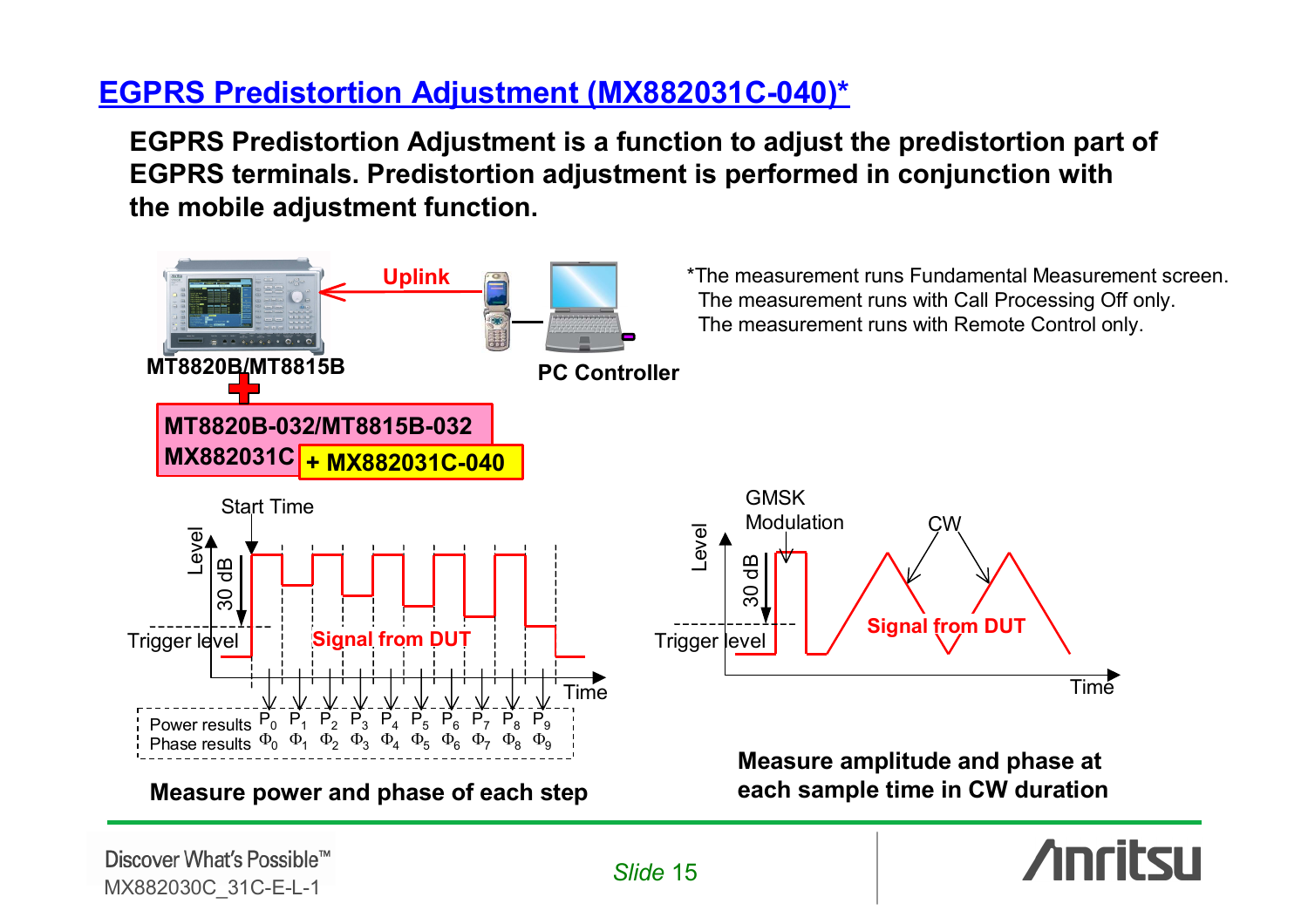## **GSM High-Speed Adjustment (MX882031C-041)\***

**GSM High-Speed Adjustment is a function of GSM terminals, running in synchronization with the chipset adjustment function. And it runs IQ Capturing Measurement.** 



Discover What's Possible™ MX882030C\_31C-E-L-1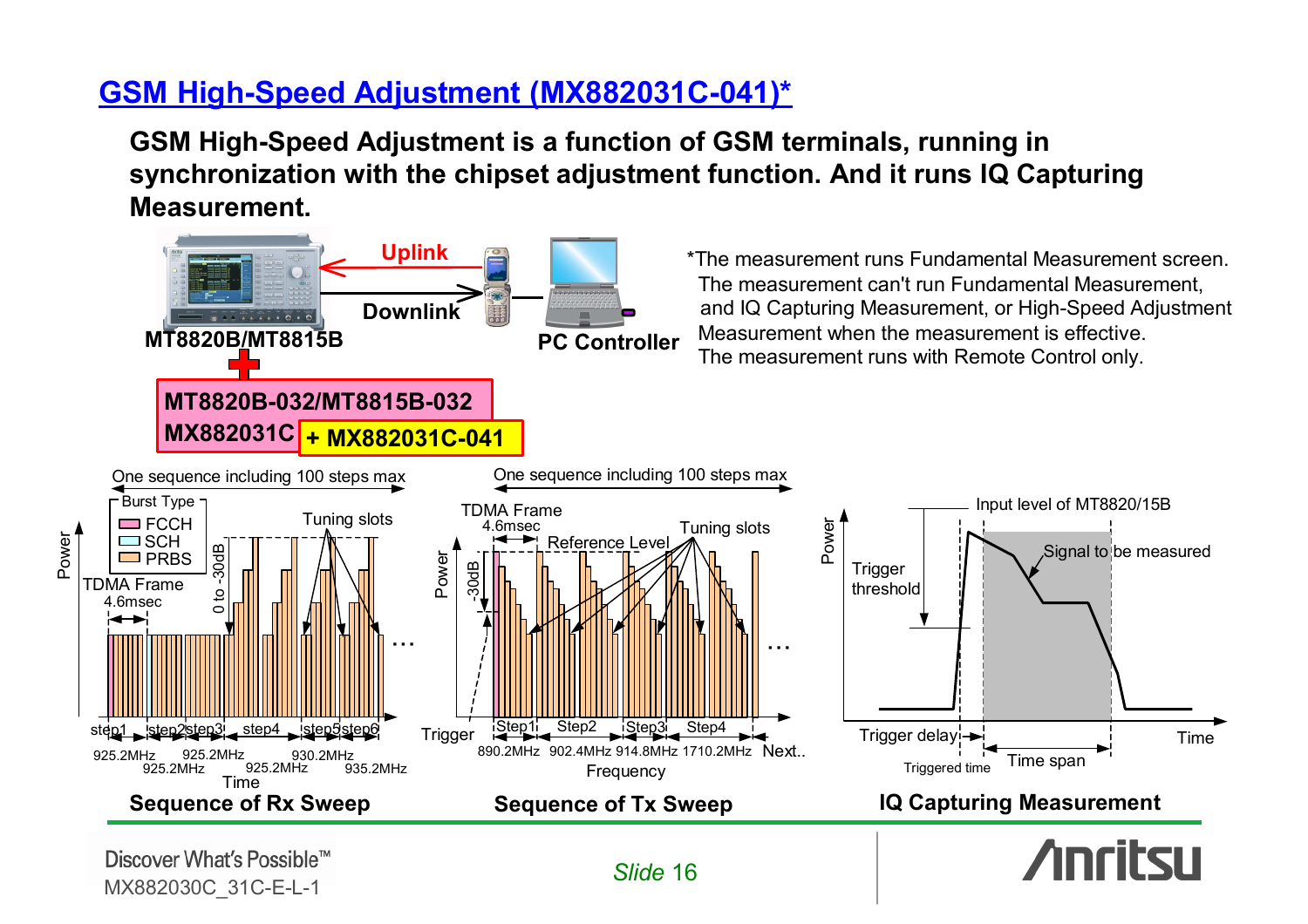# **Flexible Configuration**

**The Manufacturer Test Suite cuts equipment investment by offering optimum configuration to each test method.**

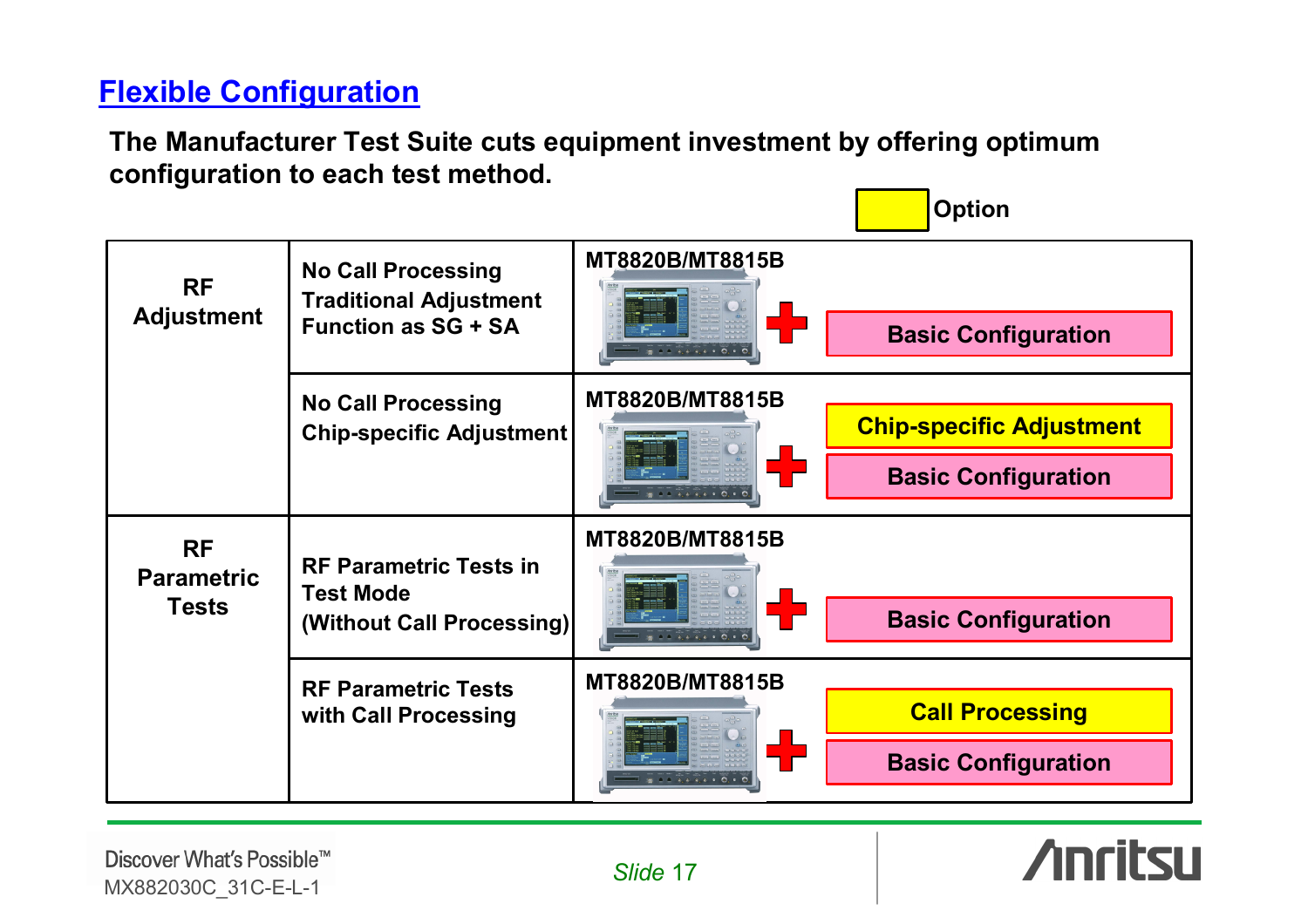### **Two Test Solutions on One Platform**

**Manufacturer Test Suite is a manufacturing solution focused on RF adjustment and RF parametric tests of mobile terminals. Developer Test Suite launched in October 2006 is a solution targeted at RF design, RF performance tests, and all of stages for manufacturing. Both solutions are supported by the MT8820B/MT8815B platform.**

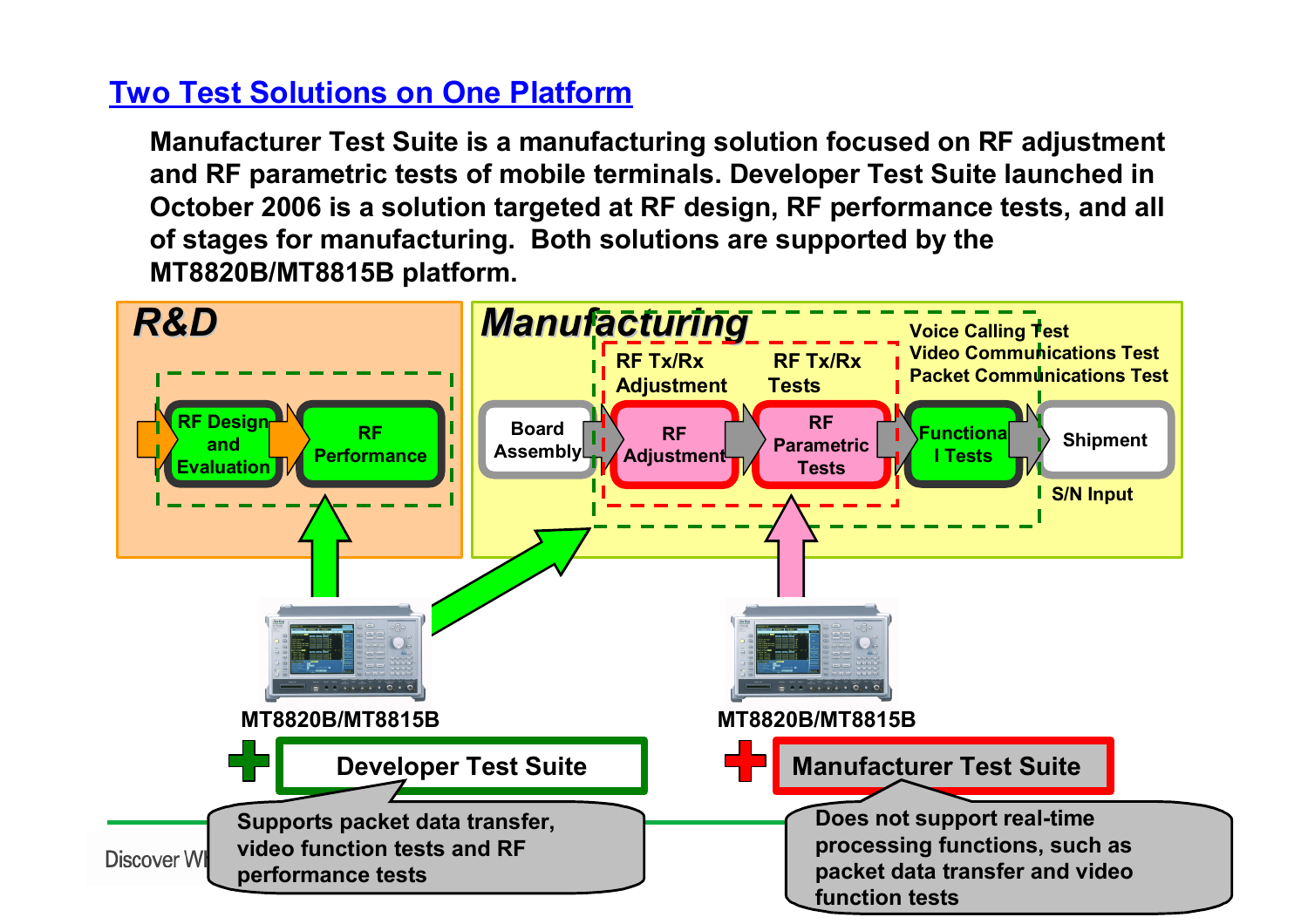### **Two Test Solutions on One Platform**

**Because two solutions runs on the MT8820B/MT8815B platform, the GPIB commands, measurement speed, and measurement results of Developer Test Suite (DTS) and Manufacturer Test Suite are the same. The lower internal temperature and fan noise when MTS is installed is also achieved as same level as when DTS is installed.**

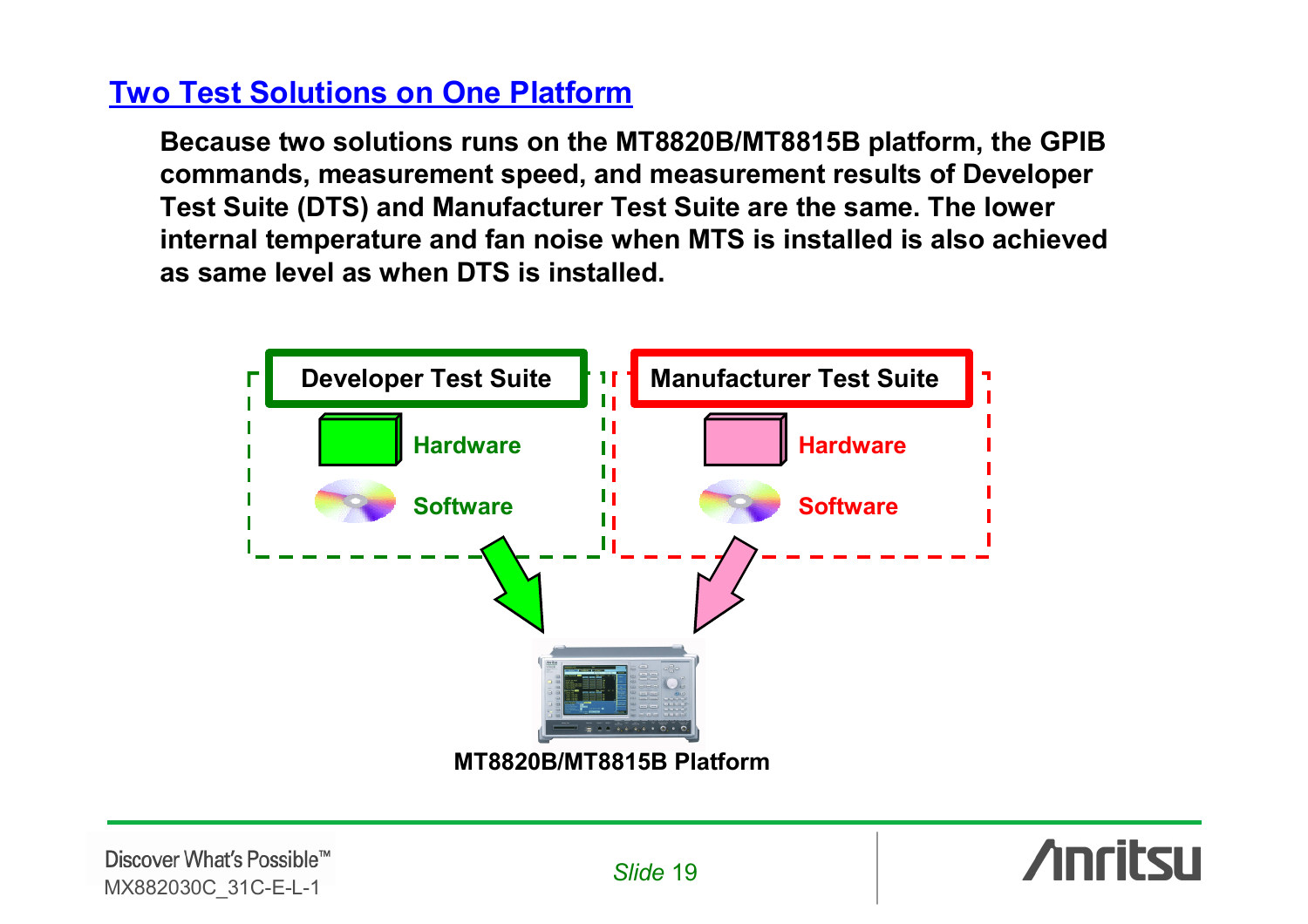# **Comparison of Manufacturer Test Suite and Developer Test Suite Functions (W-CDMA)**

**The required functions are installed as options for Manufacturer Test Suite. Meanwhile, Developer Test Suite includes call processing and chip-specific adjustment as basic functions.**

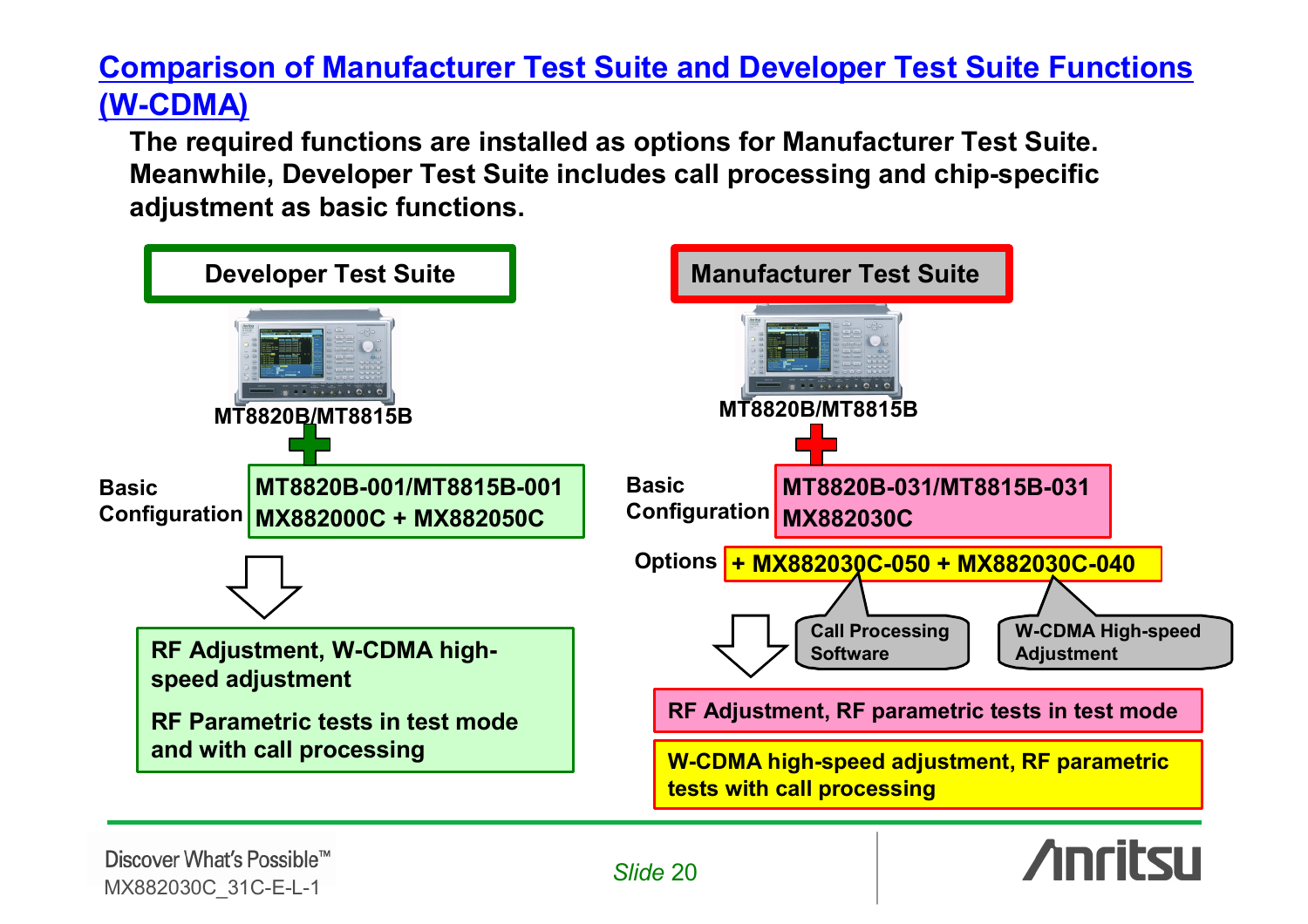# **Comparison of Manufacturer Test Suite and Developer Test Suite Functions (W-CDMA)**

**The Manufacturer Test Suite and Developer Test Suite functions are compared below.**

| <b>W-CDMA</b>         | <b>Manufacturer Test Suite</b> | <b>Developer Test Suite</b> |
|-----------------------|--------------------------------|-----------------------------|
| Packet data transfer  | <b>No</b>                      | Option                      |
| Video function test   | <b>No</b>                      | Option                      |
| Ciphering             | <b>No</b>                      | Option                      |
| Call processing       | Option                         | Yes                         |
| <b>RMC</b>            | 12.2k                          | 12.2k/64k/144k/384k         |
| Sequence monitor      | <b>No</b>                      | Yes                         |
| High-speed adjustment | Option                         | Yes                         |

**TS34.121 chapters 5 and 6 specify RMC 12.2k for the RF parametric tests.**

**TS34.121 chapter 7 specifies RMC 12.2k, 64k, 144k and 384k for the RF performance tests.**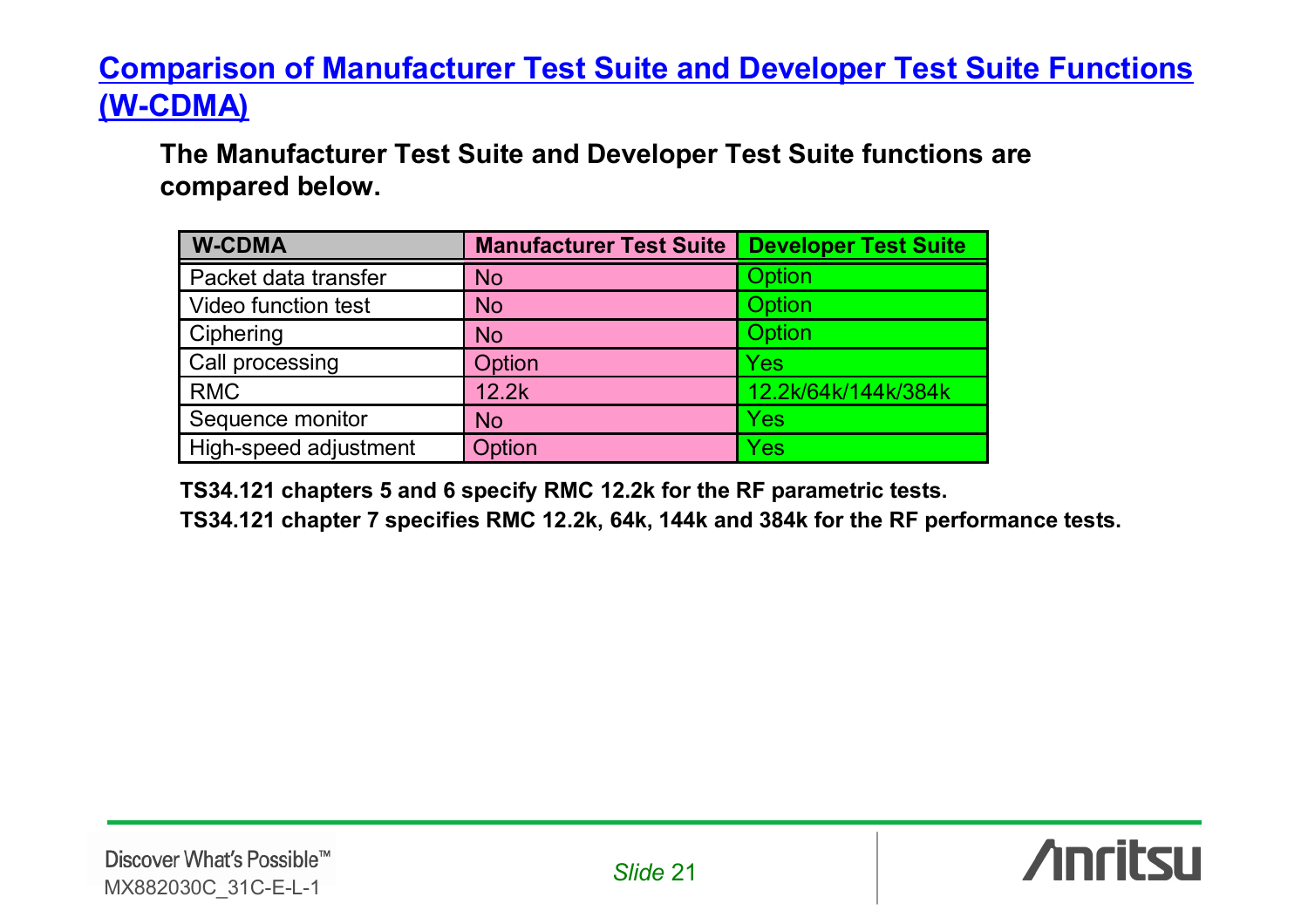# **Comparison of Manufacturer Test Suite and Developer Test Suite Functions (HSDPA)**

**The Manufacturer Test Suite and Developer Test Suite functions are compared below. Because DTS supports FRC H-Set 1 to 5, it supports throughput tests (demodulation of HS-DSCH – Single Link Performance) in addition to RF parametric tests.**

| <b>I HSDPA</b>       | Manufacturer Test Suite   Developer Test Suite |                |
|----------------------|------------------------------------------------|----------------|
| Packet data transfer | <b>No</b>                                      | <b>Option</b>  |
| <b>FRC</b>           | H-Set 1                                        | l H-Set 1 to 5 |

**TS34.121 chapters 5 and 6 specify FRC H-Set 1 for the RF parametric tests.**

**TS34.121 chapter 9 specifies FRC H-Set 1 to 5 for the RF performance tests (throughput).**

#### **Comparison of Manufacturer Test Suite and Developer Test Suite Functions (HSUPA)**

**There are no functional differences in the MTS and DTS for HSUPA Software.**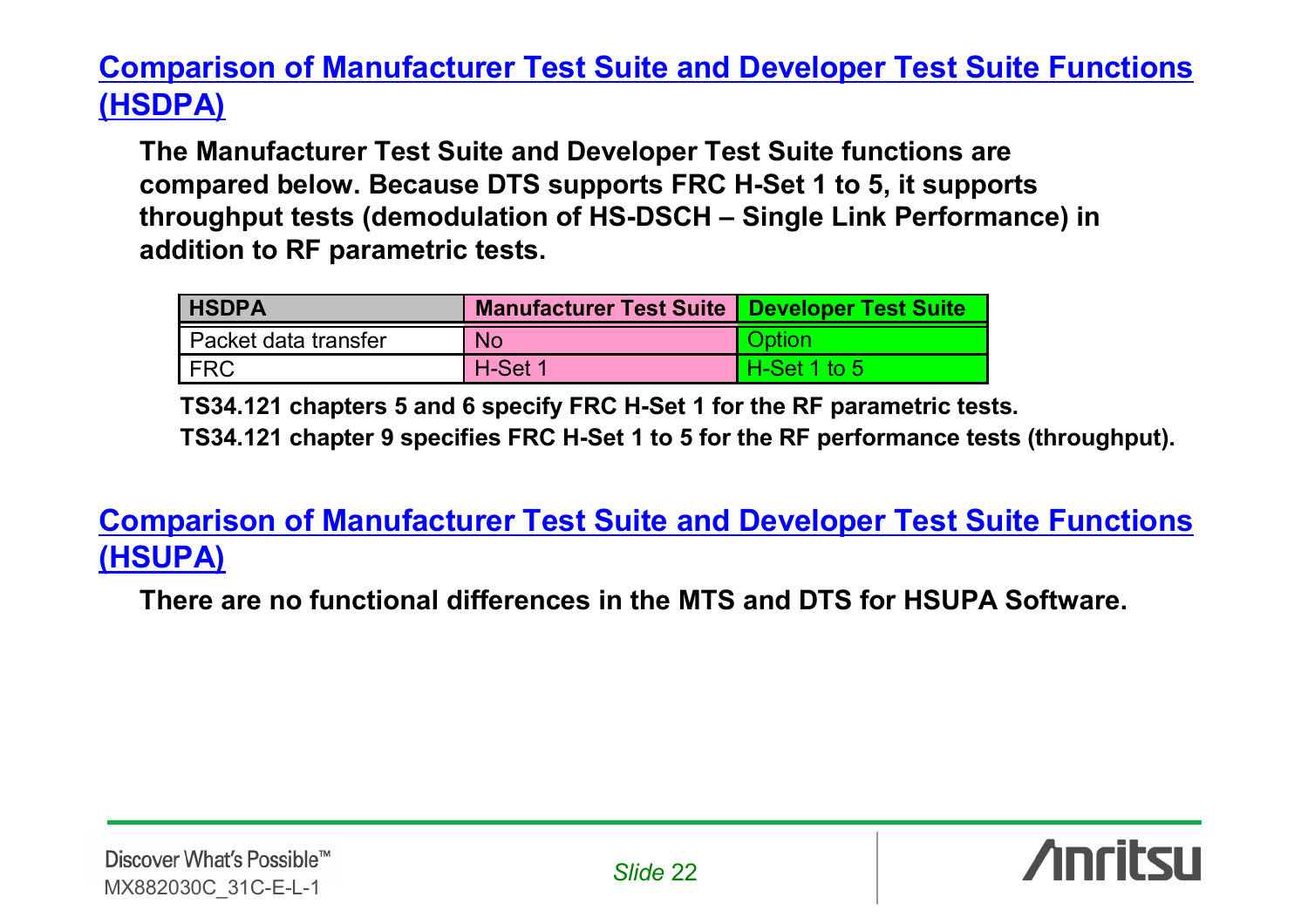# **Comparison of Manufacturer Test Suite and Developer Test Suite Functions (GSM/GPRS)**

**The required functions are installed as options for Manufacturer Test Suite. Meanwhile, Developer Test Suite includes call processing and chip-specific adjustment as basic functions.**

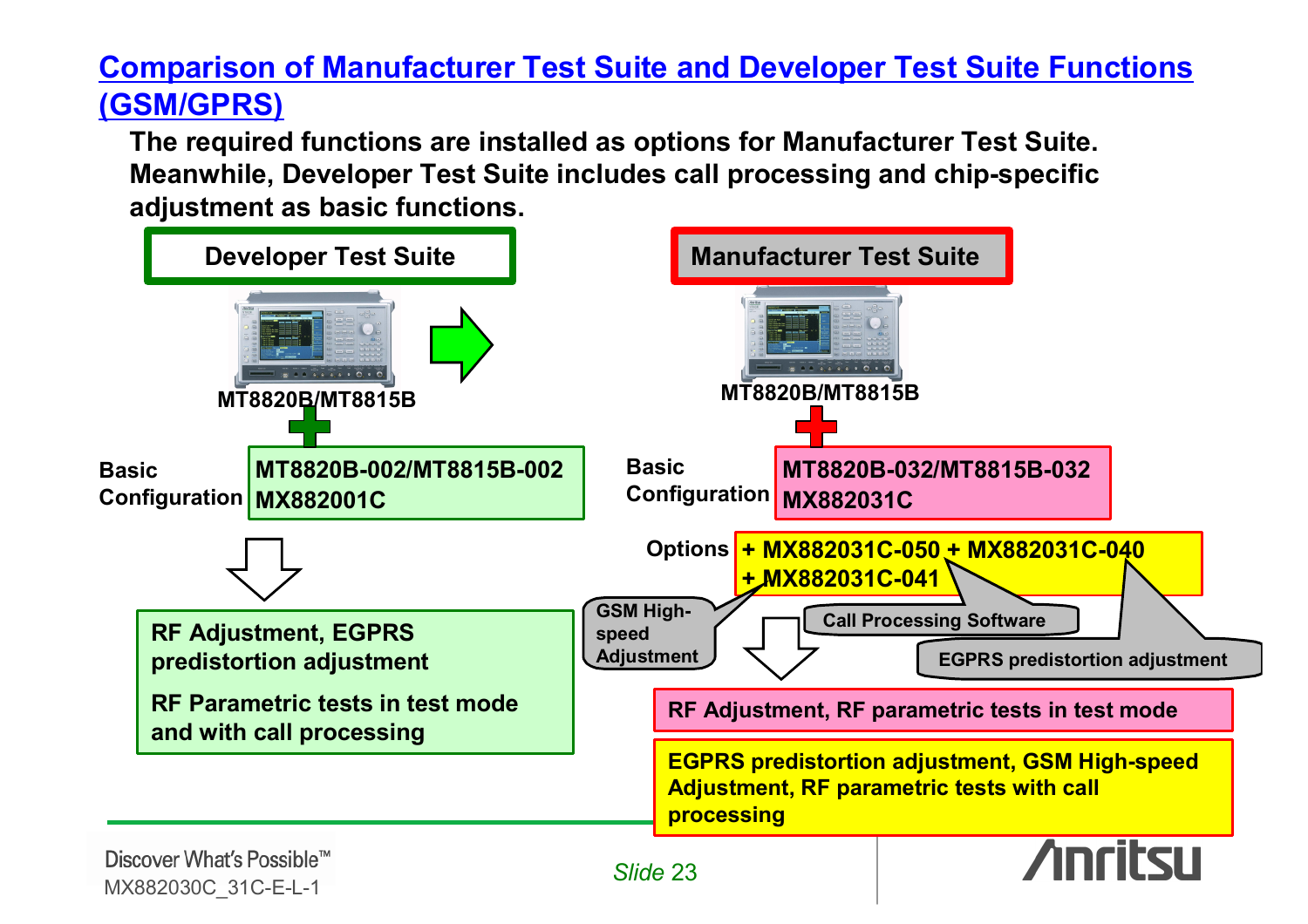# **Comparison of Manufacturer Test Suite and Developer Test Suite Functions (GSM/GPRS)**

**The Manufacturer Test Suite and Developer Test Suite functions are compared below. DTS supports half rate speech and AMR as channel coding in addition to full rate speech and enhanced full rate speech.** 

| <b>GSM/GPRS/EGPRS</b>            | Manufacturer Test Suite   Developer Test Suite |                                         |
|----------------------------------|------------------------------------------------|-----------------------------------------|
| Packet data transfer             | <b>No</b>                                      | Option                                  |
| <b>Voice Codec</b>               | <b>Option (EFS)</b>                            | Option (EFS/AMR)                        |
| <b>SMS</b>                       | <b>No</b>                                      | <b>Yes</b>                              |
| Predistortion adjustment         | Option                                         | Yes                                     |
| <b>GSM High-speed Adjustment</b> | Option                                         | Option                                  |
| Channel coding                   | <b>FS/EFS</b>                                  | <b>FS/EFS/HS0/HS1/</b><br>AFS/AHS0/AHS1 |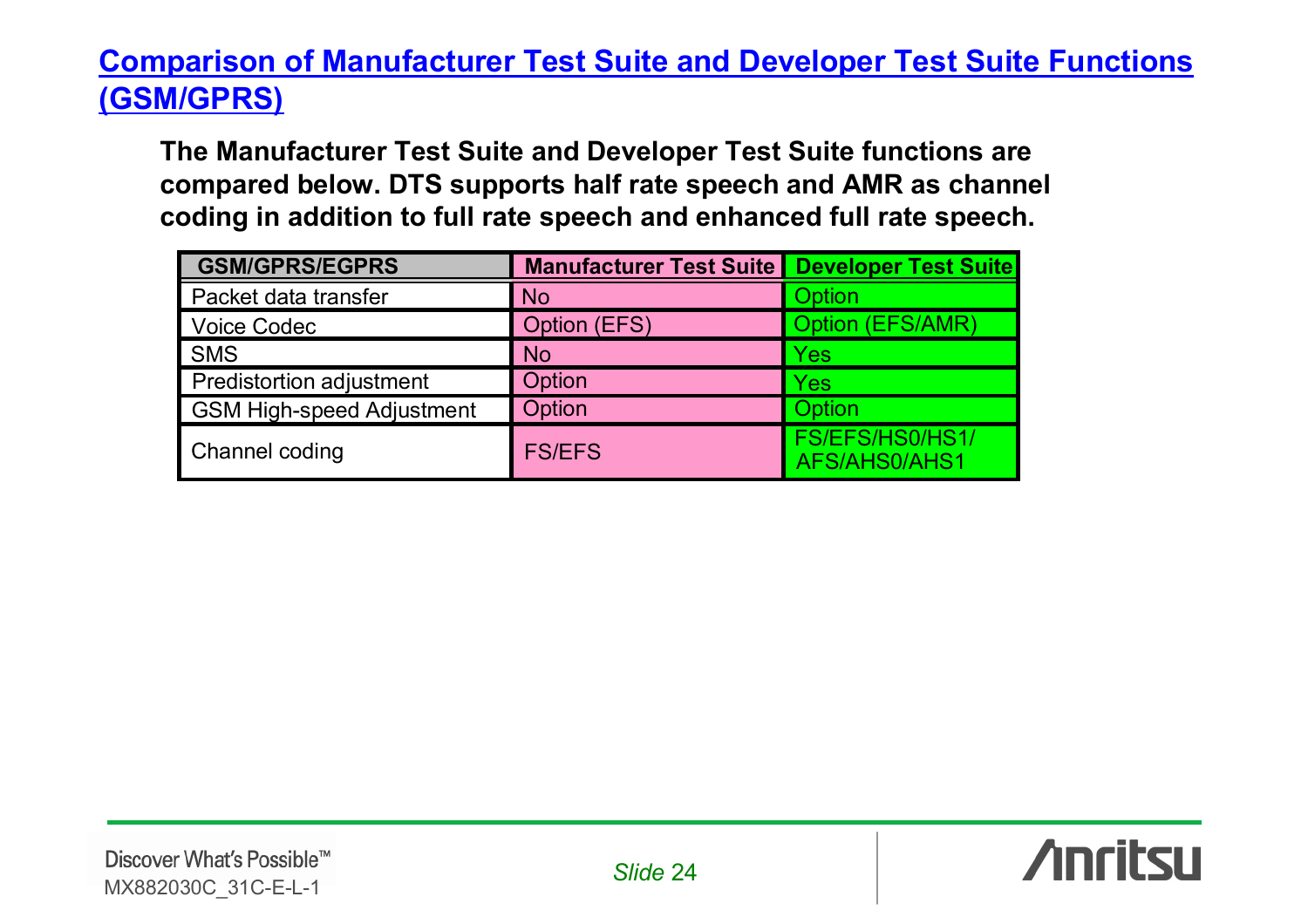# **Ordering Information**

#### **Manufacturer Test Suite**

| <b>Model</b>     | <b>Name</b>                             |
|------------------|-----------------------------------------|
| MT8815B-031      | <b>W-CDMA Measurement Hardware Lite</b> |
| MT8820B-031      | <b>W-CDMA Measurement Hardware Lite</b> |
| <b>MX882030C</b> | <b>W-CDMA Measurement Software Lite</b> |
| MX882030C-050    | <b>W-CDMA Call Processing Software</b>  |
| MX882030C-040    | <b>W-CDMA High-speed Adjustment</b>     |
| MX882030C-011    | <b>HSDPA Measurement Software</b>       |
| MX882030C-021    | <b>HSUPA Measurement Software</b>       |
| MX882030C-008    | <b>W-CDMA Band XI</b>                   |
| MX882030C-009    | <b>W-CDMA Band IX</b>                   |
| MX882030C-001    | <b>W-CDMA Voice Codec</b>               |
| MT8815B-032      | <b>TDMA Measurement Hardware Lite</b>   |
| MT8820B-032      | <b>TDMA Measurement Hardware Lite</b>   |
| MX882031C        | <b>GSM Measurement Software Lite</b>    |
| MX882031C-050    | <b>GSM Call Processing Software</b>     |
| MX882031C-040    | <b>EGPRS Predistortion Adjustment</b>   |
| MX882031C-041    | <b>GSM High-speed Adjustment</b>        |
| MX882031C-011    | <b>EGPRS Measurement Software</b>       |
| MX882031C-001    | <b>GSM Voice Codec</b>                  |

**/inritsu**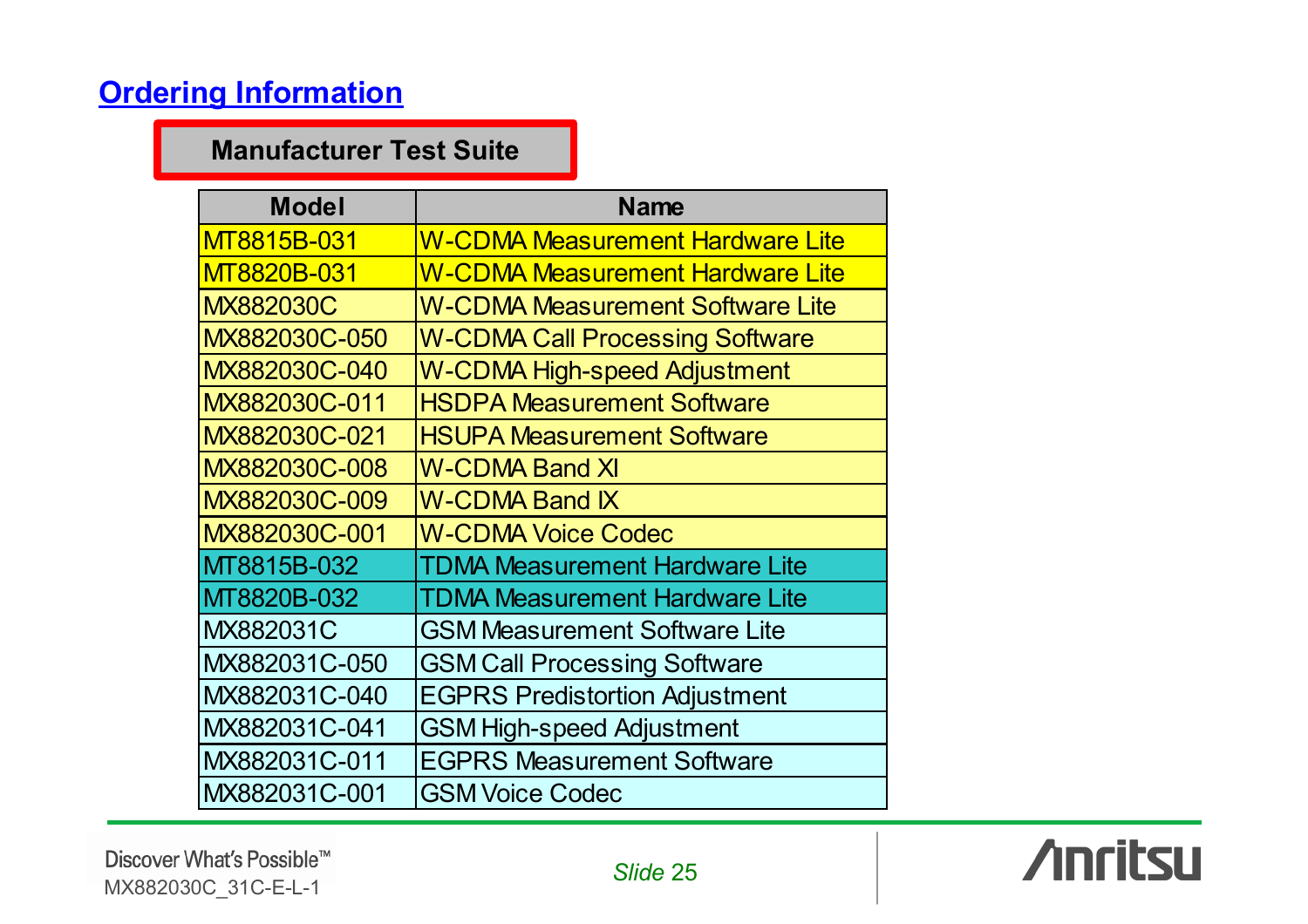# **Note**

**/inritsu**